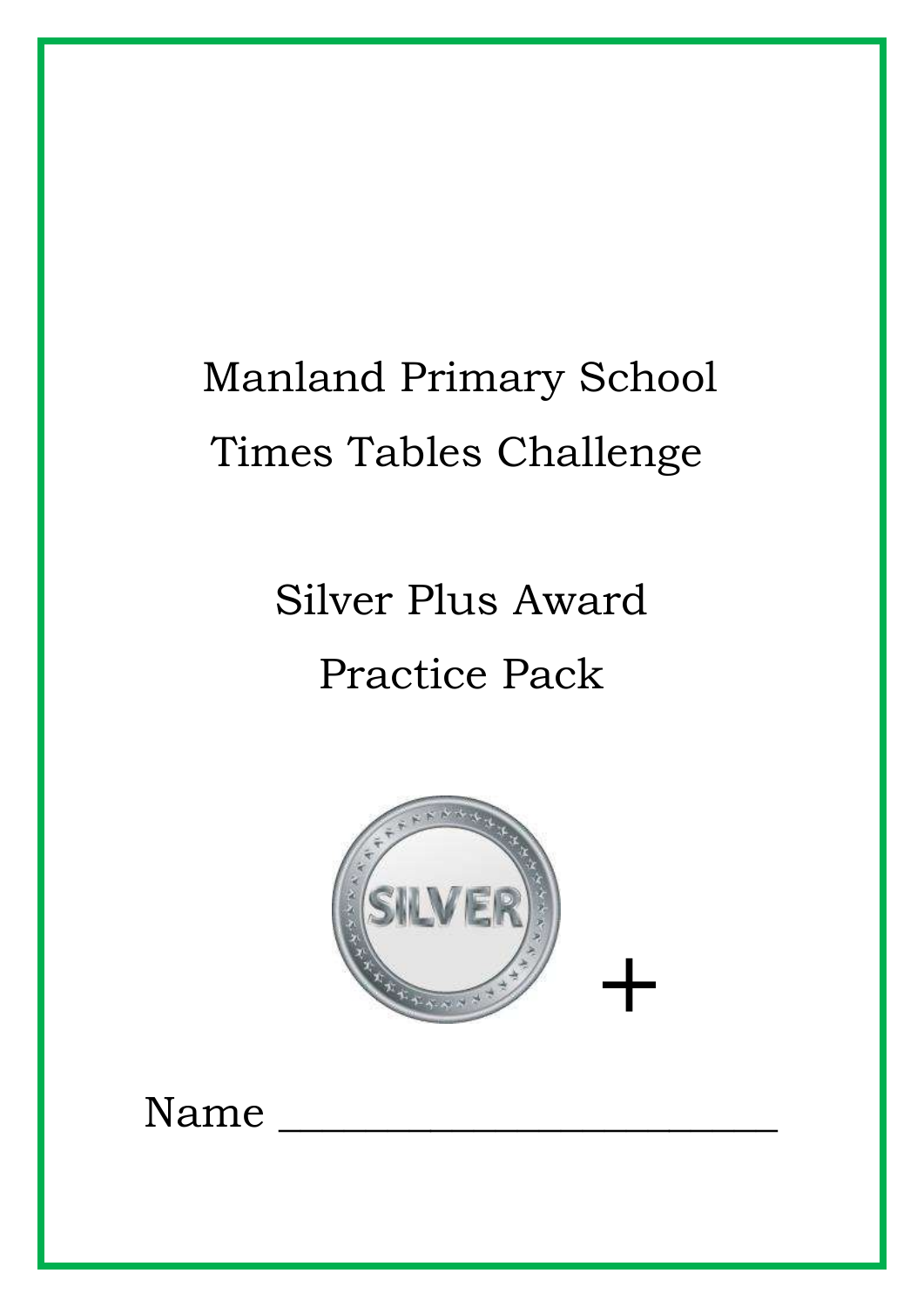### Congratulations!

Congratulations on successfully passing your Silver Award! Now it's time to take on the challenge of the Silver Plus Award.

Within the Silver Plus Award, you will look at using your 'inverse' knowledge of division. As part of your journey to recalling all of the times tables facts during your time at Manland Primary School, it is also important that you understand the relationship between multiplication and division. By knowing your times tables facts you can use them to help solve division sums and become a MANLAND MASTER!

Useful websites for division:

<http://resources.woodlands-junior.kent.sch.uk/maths/division.htm>

[http://www.mymaths.co.uk](http://www.mymaths.co.uk/)

<http://www.fun4thebrain.com/division.html>

<http://www.topmarks.co.uk/maths-games/7-11-years/multiplication-and-division>

This website will give you TOP TIPS on how to solve division problems

[http://www.ducksters.com/kidsmath/division\\_tips\\_tricks.php](http://www.ducksters.com/kidsmath/division_tips_tricks.php)

**Apps for division:** Division for kids Maths practice Splash maths 7-9 Splash maths 8-10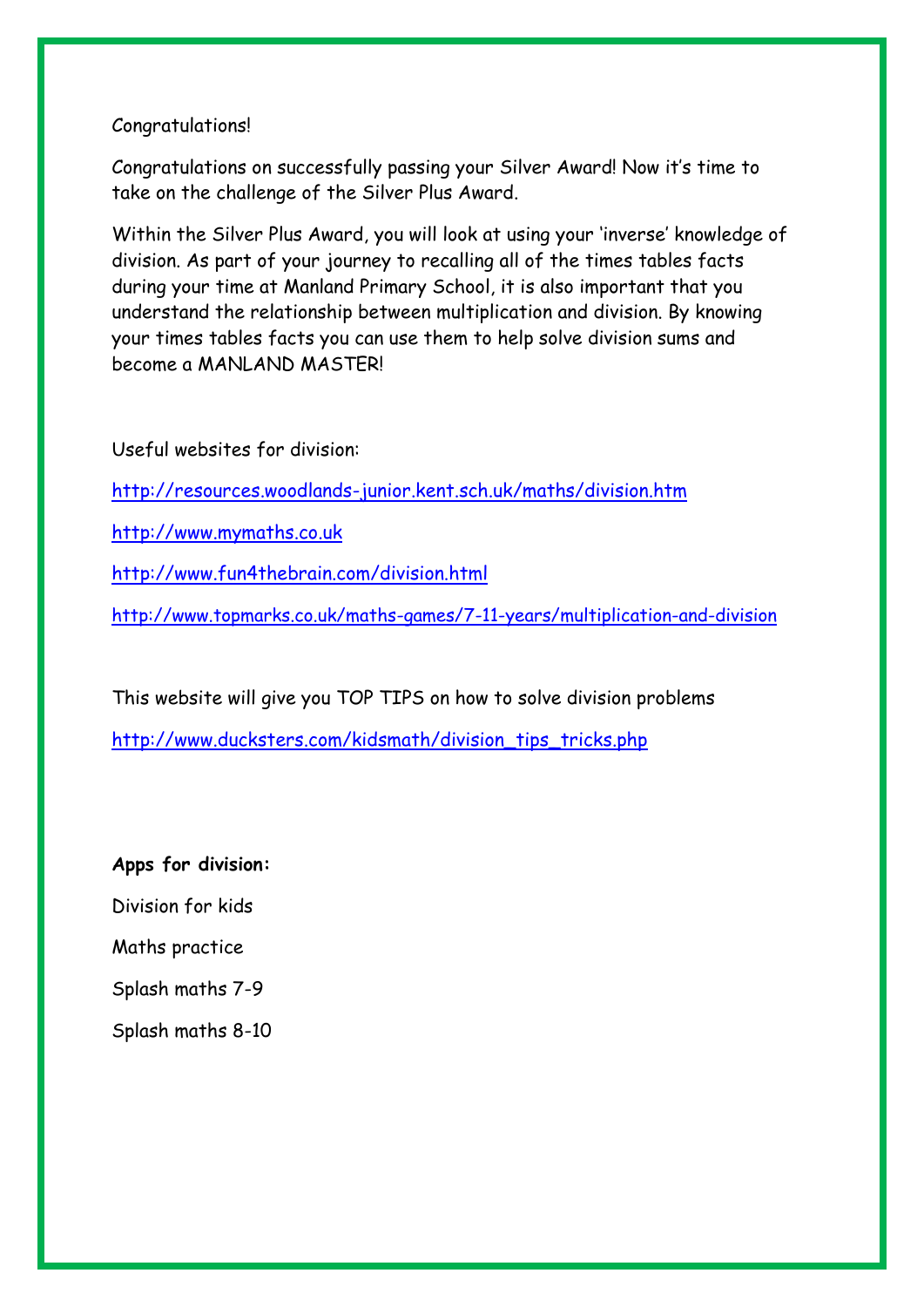

Divide by 4 - If the last two digits divide by 4, then the entire number is divisible by 4. For example, we know that 14237732 can be divided evenly by 4 because  $32 \div 4 = 8$ .

| $4 \div 4 = 1$  | $20 \div 4 = 5$ | $36 \div 4 = 9$  |
|-----------------|-----------------|------------------|
| $8 \div 4 = 2$  | $24 \div 4 = 6$ | $40 \div 4 = 10$ |
| $12 \div 4 = 3$ | $28 \div 4 = 7$ | $44 \div 4 = 11$ |
| $16 \div 4 = 4$ | $32 \div 4 = 8$ | $48 \div 4 = 12$ |

 $\circledcirc$   $\circledcirc$ 

Self-assessment:

| Parent/guardian's comments/signature: |  |  |
|---------------------------------------|--|--|
|                                       |  |  |
|                                       |  |  |
|                                       |  |  |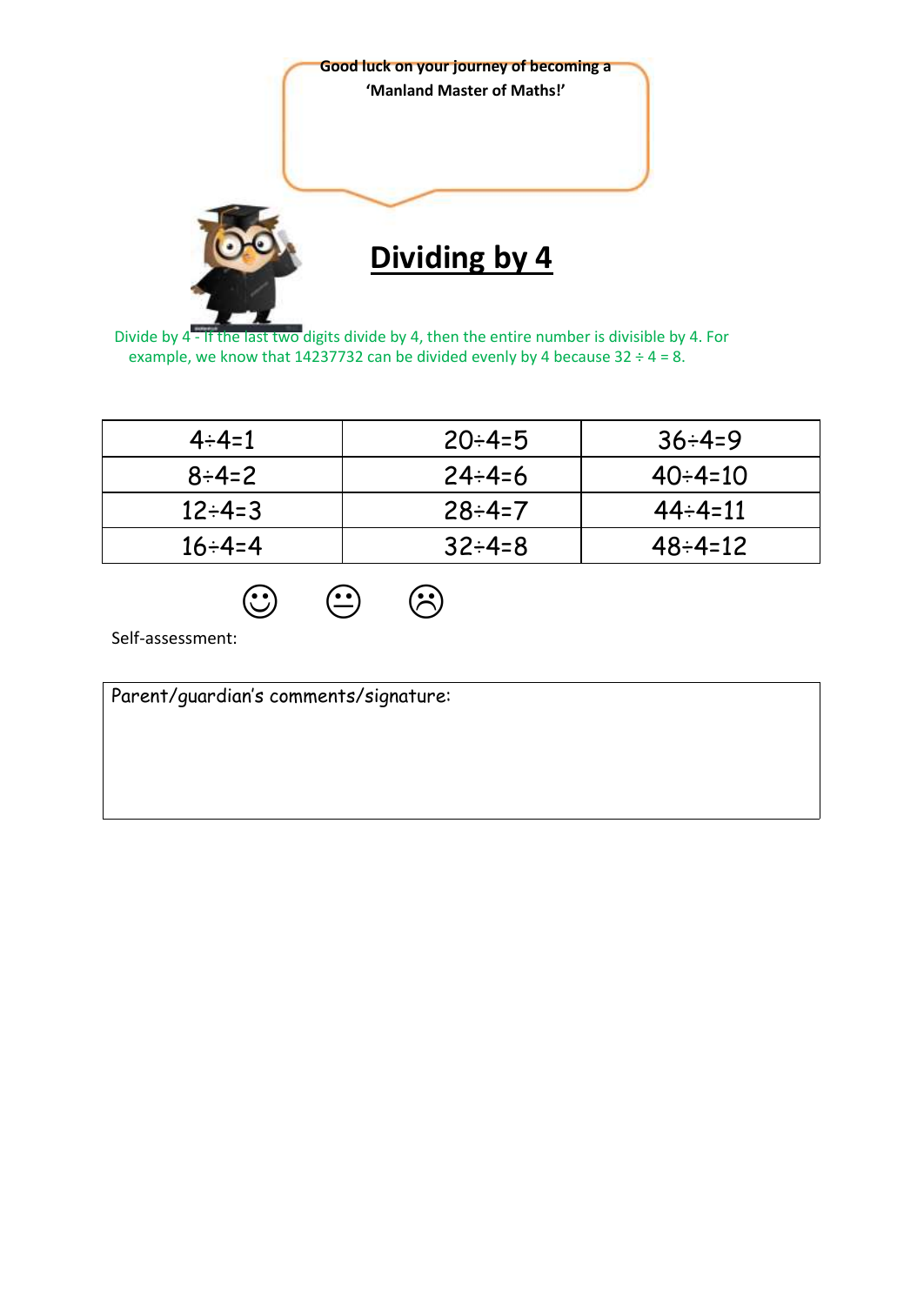### **Dividing by 7**

#### Remember the facts you have already learnt in your 7 times table

| $7 \div 7 = 1$  | $35 \div 7 = 5$ | $63 \div 7 = 9$  |
|-----------------|-----------------|------------------|
| $14 \div 7 = 2$ | $42 \div 7 = 6$ | $70 \div 7 = 10$ |
| $21 \div 7 = 3$ | $49 \div 7 = 7$ | $77 - 7 = 11$    |
| $28 \div 7 = 4$ | $56 \div 7 = 8$ | $84 \div 7 = 12$ |

28 ÷ 7... we know our 7x table facts 7,14,21,28. This is the 4<sup>th</sup> number in the sequence.



Self-assessment:

Parent/guardian's comments/signature: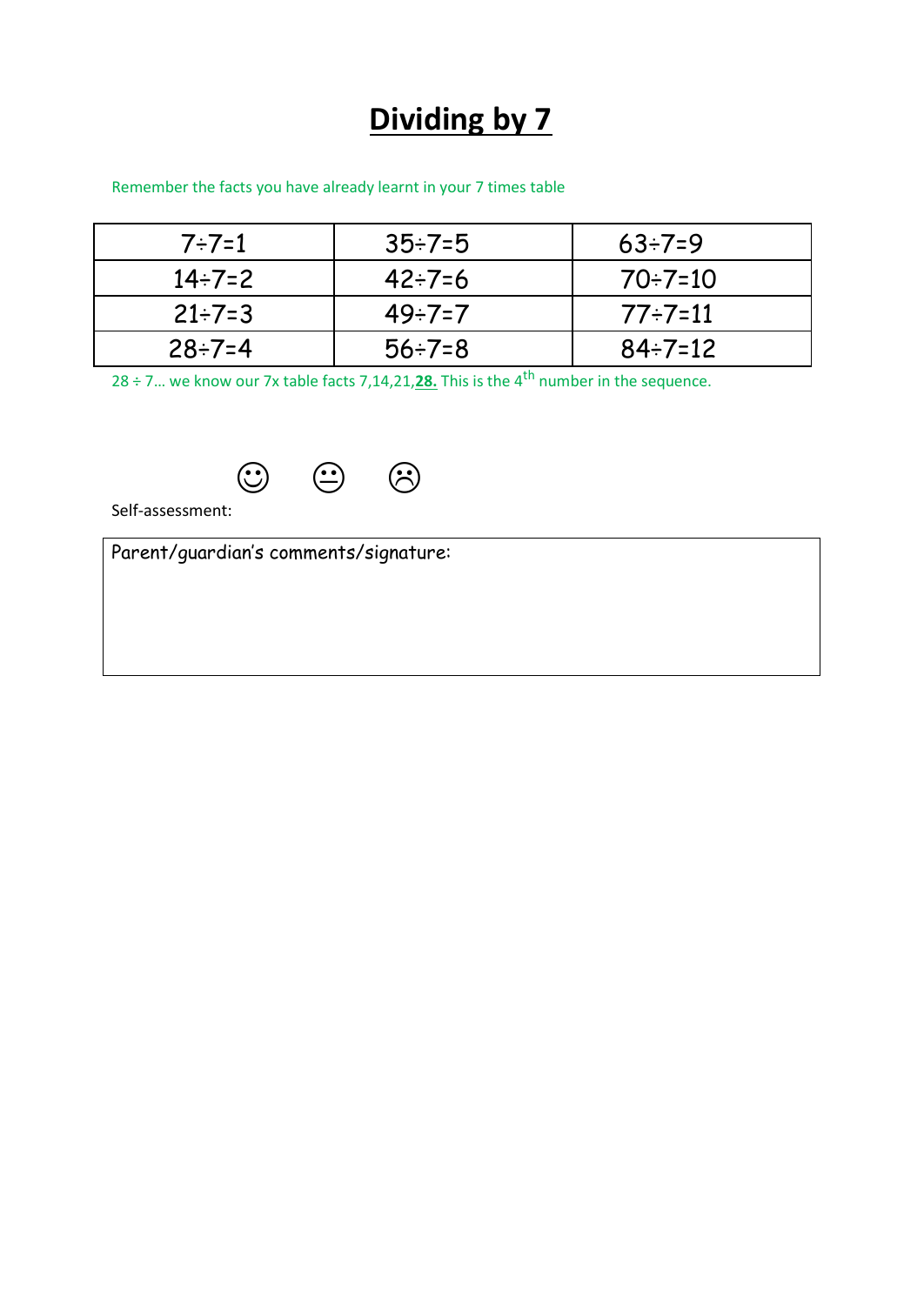# **Dividing by 6**

#### Divide by 6 - If the rules for divide by 2 and divide by 3 above are true, then the number is divisible by 6.

| $6 \div 6 = 1$  | $30 \div 6 = 5$ | $54 \div 6 = 9$  |
|-----------------|-----------------|------------------|
| $12 \div 6 = 2$ | $36 \div 6 = 6$ | $60 \div 6 = 10$ |
| $18 \div 6 = 3$ | $42 \div 6 = 7$ | $66 \div 6 = 11$ |
| $24 \div 6 = 4$ | $48 \div 6 = 8$ | $72 \div 6 = 12$ |

 $\bigoplus$   $\bigoplus$ 

Self-assessment:

Parent/guardian's comments/signature:

# **Dividing by 11**

Remember that in the 11x table we double the number. So 22 ÷ 11, we have double the 2 so the answer is 2. Remember this does not work for 10, 11. or 12.

| $11 \div 11 = 1$ | $55 \div 11 = 5$ | $99-11=9$          |
|------------------|------------------|--------------------|
| $22 \div 11 = 2$ | $66 \div 11 = 6$ | $110 \div 11 = 10$ |
| $33 \div 11 = 3$ | $77-11=7$        | $121 \div 11 = 11$ |
| $44 \div 11 = 4$ | $88 \div 11 = 8$ | $132 \div 11 = 12$ |

 $\odot$   $\odot$   $\odot$ 

Self-assessment:

Parent/guardian's comments/signature: